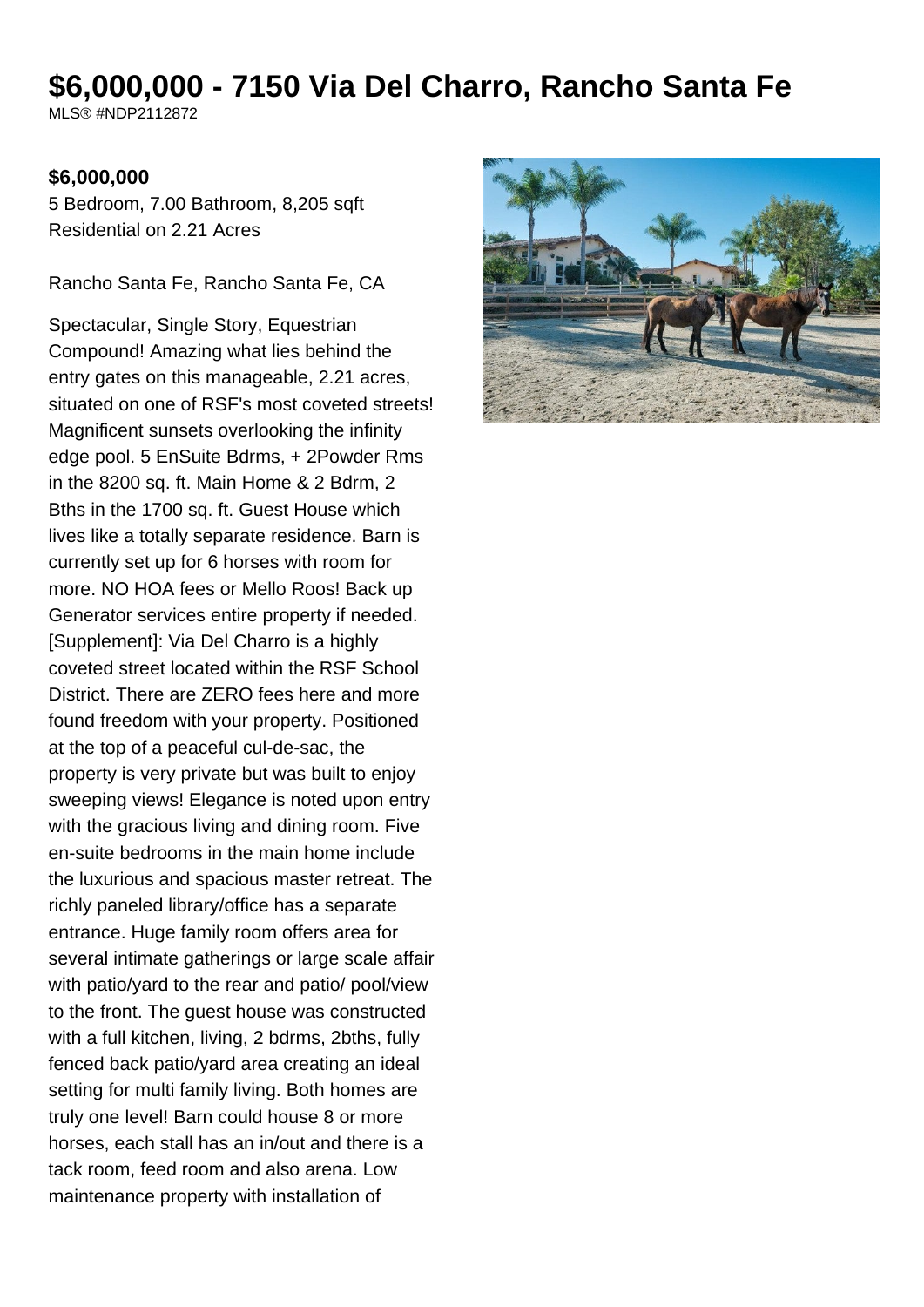artificial turf in some areas. This is a must see property to truly appreciate al

Built in 2000

# **Essential Information**

| MLS®#             | NDP2112872  |
|-------------------|-------------|
| Price             | \$6,000,000 |
| <b>Sold Price</b> | \$5,500,000 |
| Bedrooms          | 5           |
| Bathrooms         | 7.00        |
| <b>Full Baths</b> | 5           |
| Half Baths        | 2           |
| Square Footage    | 8,205       |
| Acres             | 2.21        |
| <b>Year Built</b> | 2000        |
| <b>Type</b>       | Residential |
| Sub-Type          | Detached    |
| Status            | SOLD        |

# **Community Information**

| <b>Address</b> | 7150 Via Del Charro     |
|----------------|-------------------------|
| Area           | RANCHO SANTA FE (92067) |
| Subdivision    | Rancho Santa Fe         |
| City           | Rancho Santa Fe         |
| County         | San Diego               |
| <b>State</b>   | CA                      |
| Zip Code       | 92067                   |

## **Amenities**

| Amenities        | <b>Horse Trails</b>                   |
|------------------|---------------------------------------|
| <b>Utilities</b> | Electric, Gas                         |
| # of Garages     | 4                                     |
| View             | Mountains/Hills, Panoramic, Reservoir |
| Has Pool         | Yes                                   |
| Pool             | <b>Below Ground, Private</b>          |
|                  |                                       |

# **Interior**

| <b>Zoned Areas, Forced Air Unit</b><br>Heating |  |
|------------------------------------------------|--|
|------------------------------------------------|--|